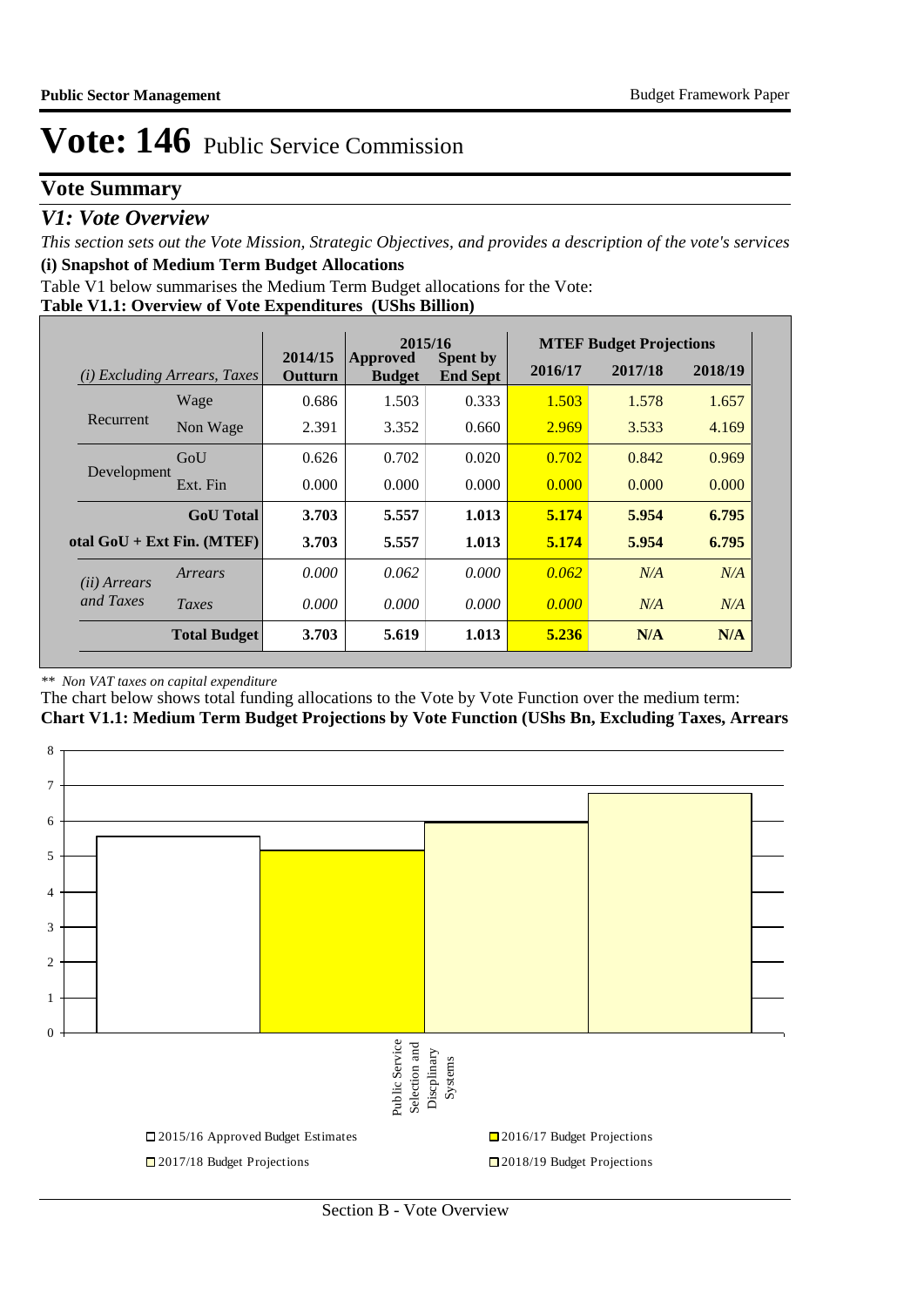### **Vote Summary**

### **(ii) Vote Mission Statement**

The Vote's Mission Statement is:

*To provide Government with competent human resources for effective Public Service delivery*

#### **(iii) Vote Outputs which Contribute to Priority Sector Outcomes**

The table below sets out the vote functions and outputs delivered by the vote which the sector considers as contributing most to priority sector outcomes.

#### **Table V1.2: Sector Outcomes, Vote Functions and Key Outputs**

| <b>Sector Outcome 1:</b>                                                                                        | <b>Sector Outcome 2:</b>                                                                                 | <b>Sector Outcome 3:</b>                                                                                     |
|-----------------------------------------------------------------------------------------------------------------|----------------------------------------------------------------------------------------------------------|--------------------------------------------------------------------------------------------------------------|
| <b>Harmonized government policy</b><br>formulation and implementation at<br>central and local government level. | <b>Improved institutional and human</b><br>resource management at central and<br>local government level. | Coordinated monitoring and evaluation<br>of policies and programmes at central<br>and local government level |
| Vote Function: 1352 Public Service Selection and Discplinary Systems                                            |                                                                                                          |                                                                                                              |
| Outputs Contributing to Outcome 1:                                                                              | <b>Outputs Contributing to Outcome 2:</b>                                                                | <b>Outputs Contributing to Outcome 3:</b>                                                                    |
| <b>Outputs Provided</b>                                                                                         | None                                                                                                     | None                                                                                                         |
| 135201 DSC Monitored and Technical<br>Assistance provided                                                       |                                                                                                          |                                                                                                              |
| 135202 Selection Systems Development                                                                            |                                                                                                          |                                                                                                              |
| 135205 DSC Capacity Building                                                                                    |                                                                                                          |                                                                                                              |
| 135206 Recruitment Services                                                                                     |                                                                                                          |                                                                                                              |

### *V2: Past Vote Performance and Medium Term Plans*

*This section describes past and future vote performance, in terms of key vote outputs and plans to address sector policy implementation issues.* 

### **(i) Past and Future Planned Vote Outputs**

DSC Monitored and Technical Guidance Provided: *2014/15 Performance*

Monitored and technical guidance tendered to DSCs of Mayuge, Maracha, Kasese, Iganga, Soroti, Kaberamaido, Kabale, Oyam, Amuria, Mbarara, Lyantonde and Bukwo

Conducted performance audit in DSC's of Kapchorwa, Bulambuli, Sironko, Kotido, Kabong, Namayingo, Iganga, Mubende, Lyantonde, Masindi, Buliisa, Kibaale, Nakapiripirit, Amuria, Katakwi and Soroti

Offered written guidance to DSCs in the districts of Kabale, Ibanda, Luwero, Serere, Zombo, Isingiro, Ntungamo, Buhweju, Arua, Bulambuli, Kabarole, Hoima, Pader, Amunia, Mbarara, Oyam, Mpigi, Butambala

Processed and concluded a total of 25 appeals received from persons aggrieved by the decisions of the District Service Commissions and 3 appeals from the centre

Selection Systems Developed:

Administered selection tests in Central Government for the posts of Assistant geological officer, division veterinary officer, principal regional intergration officer, division environment mgt officer, principal literacy officer, geophysical technician, senior personal secretary, personal secretary,at MUNI university for accounts assistant, at UBOS for data processing assistant, team supervisor, stores supervisor,and at parliament for deputy clerk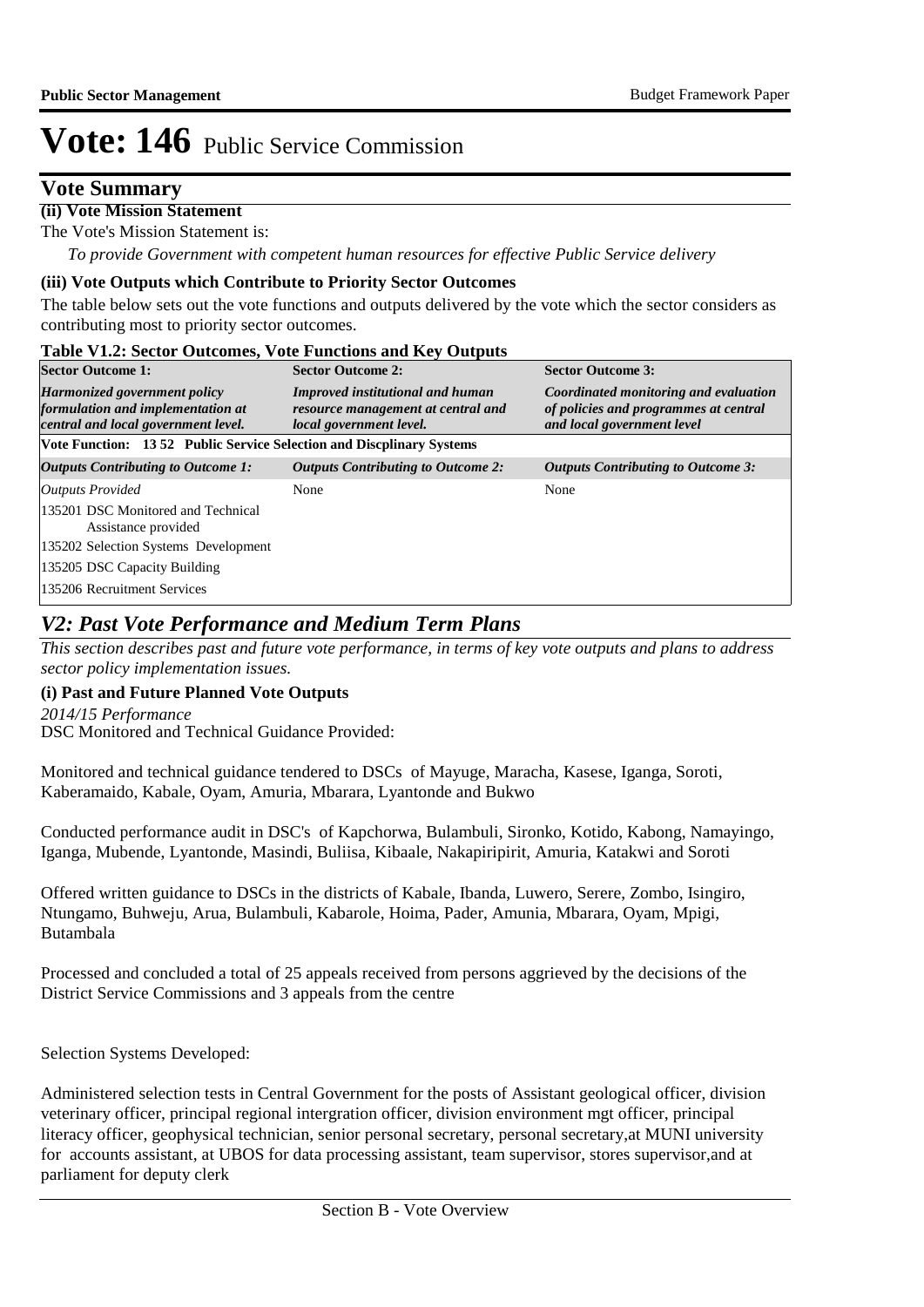### **Vote Summary**

National Information Technology Authority (NITA) (Executive personal secretary); Parliamentary Commission (Deputy clerk corporate affairs); Rakai District Local Government (Senior Town Treasurer & Principal township officer); Hoima District Local Government (HRO)

Furthermore PSC administered written tests to short listed candidates for various posts under the Graduate Recruitment Exercise (GRE) for the posts of Accountant, Commercial officer, Cultural Officer, Economist, Engineer, Engineer Urban Water & Sewerage, Engineer Water for Production, Civil Engineer, Finance Officer, General Health Inspector, Human Resource Officer, Industrial Officer, Land Officer, Legal Officer, Physical Planner, Probation & Welfare officer, Psychological Soc worker, Quantity Surveyor, Records Officer, Sociologist, State Attorney, Statistician, Systems Administrator, Systems Admin -Network Admin & Tech support, Transport Officer and Water Officer

DSC Capacity building:

Conducted mentoring programmes for DSC's of Ntoroko and Mbirizi

Conducted performance enhancement programmes for DSCs of Soronko, Kotido, Namayingo, Iganga, Kitgum, Lamwo, Pader, Nwoya, Amuru, Gulu and Nebbi

Established capacity gaps after needs capacity survey in the DSCs of Kitgum, Lamwo,Pader, Nwoya, Amuru, and Gulu

Conducted Human Resource Audit in DSCs of Kitgum, Lamwo, Pader, Lamwo, Amuru and Gulu

Inducted Members and Secretaries in Sembabule district,Ntoroko and Mbirizi .

Appointed Members of DSCs in Oyam [1], Namayingo [1], Kotido [2], kween [1], Mbarara [1], Kyankwanzi [2], Gulu [1], Maracha [1], Budaka [1], Kiboga [1], Jinja [1], Rakai [1], Amudat, Kisoro, Butaleja

Recruitment Services:

Four adverts released PSC Advert External 1/2014, PSC External 2/2014, PSC Internal 1/2014, PSC External 3/2014

#### *Preliminary 2015/16 Performance*

Selection tests administered at the Center and in Local Governments for NAADS, Ministry of Public Service, Ministry of Local Government, Office of the President, KCCA, Director of Public Prosecution, Lands Housing and Urban Development, National Planning authority, Uganda Prisons Authority, Uganda Prisons service, National Agricultural Research Organization (NARO).

Visited and technical guidance tendered to DSCs in Bulambuli, Mbale, Namayingo, Bugiri, Budaka

Processed and concluded 16 Appeals received from persons aggrieved by the decisions of the District Service Commissions.

Inducted DSC Members in Koboko and Amundat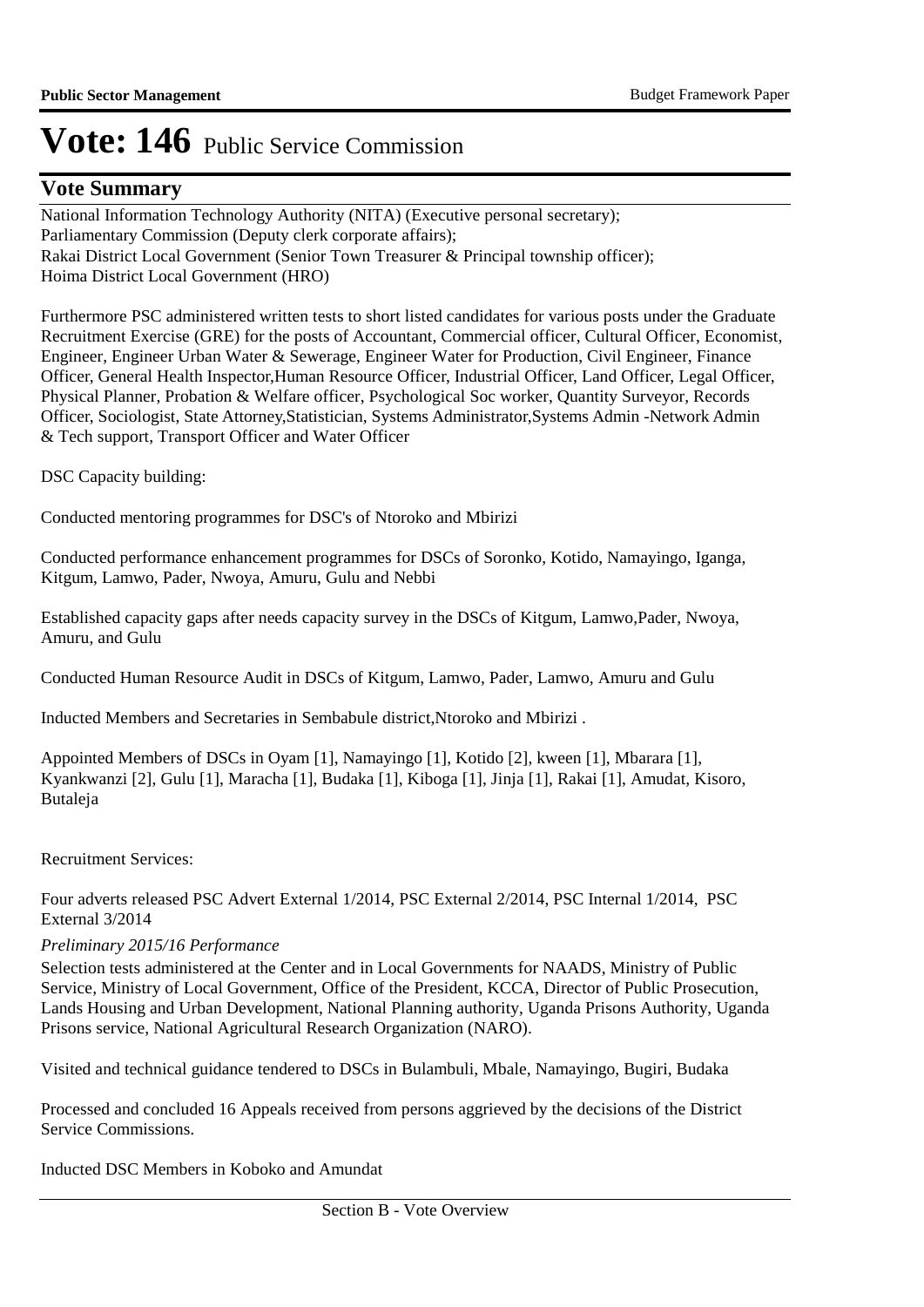### **Vote Summary**

Mentored and hands on support provided to DSC Members

Carried out Capacity needs survey for DSCS

Carried out capacity needs survey

Approved Appointments of Chairpersons and Members of DSCS

Conducted Performance enhancement programmes for DSCs

Processed Vacancy submissions for MDAs

Recruitment of 310 Immigration staff conducted

Released two circulars guiding submissions

Prepared the Annual Budget Performance Report and Policy Statement

Repaired Photocopier and maintenance of ICT

Provided a clean working environment and welfare of Members and staff.

Prepared Final Accounts and submitted to MoFPED

Welfare provided to Members and Staff

#### **Table V2.1: Past and 2016/17 Key Vote Outputs\***

| <i>Vote, Vote Function</i><br><b>Key Output</b>                                   | 2015/16<br><b>Approved Budget and</b><br><b>Planned outputs</b>                                                                                                                                                                      | <b>Spending and Outputs</b><br><b>Achieved by End Sept</b>                                                                                                                                                                                      | 2016/17<br><b>Proposed Budget and</b><br><b>Planned Outputs</b>                                                                                                                                                                                                                                                                       |
|-----------------------------------------------------------------------------------|--------------------------------------------------------------------------------------------------------------------------------------------------------------------------------------------------------------------------------------|-------------------------------------------------------------------------------------------------------------------------------------------------------------------------------------------------------------------------------------------------|---------------------------------------------------------------------------------------------------------------------------------------------------------------------------------------------------------------------------------------------------------------------------------------------------------------------------------------|
| <b>Vote: 146 Public Service Commission</b>                                        |                                                                                                                                                                                                                                      |                                                                                                                                                                                                                                                 |                                                                                                                                                                                                                                                                                                                                       |
|                                                                                   | Vote Function: 1352 Public Service Selection and Discplinary Systems                                                                                                                                                                 |                                                                                                                                                                                                                                                 |                                                                                                                                                                                                                                                                                                                                       |
| Output: 135201                                                                    | <b>DSC Monitored and Technical Assistance provided</b>                                                                                                                                                                               |                                                                                                                                                                                                                                                 |                                                                                                                                                                                                                                                                                                                                       |
| <b>Description of Outputs:</b>                                                    | 50 DSCs with critical capacity<br>gaps, identified, monitored and<br>technical guidance<br>tendered.<br>Other DSCS to be handled on<br>a regional<br>basis.<br>Complete Appeals<br>submitted processed and<br>decisions communicated | Visited and technical guidance<br>tendered to DSCs in Bulambuli,<br>Mbale, Namayingo, Bugiri,<br>Budaka<br>Processed and concluded 16<br>Appeals received from persons<br>aggrieved by the decisions of<br>the District Service<br>Commissions. | 50 DSCs with critical capacity<br>gaps identified, monitored and<br>technicalguidance tendered.<br>All complete appeals received,<br>investigated, determined and<br>decisions comunicated.<br>Performance audits carried out<br>in 30 priority DSCs using the<br>approved performance standards<br>and minimum conditions<br>manual. |
| Performance Indicators:                                                           |                                                                                                                                                                                                                                      |                                                                                                                                                                                                                                                 |                                                                                                                                                                                                                                                                                                                                       |
| Percentage of submitted<br>Appeals concluded                                      | 100                                                                                                                                                                                                                                  | 10                                                                                                                                                                                                                                              | 100                                                                                                                                                                                                                                                                                                                                   |
| No. of DSCS with Capacity<br>gaps identified, monitored<br>and Technical guidance | 50                                                                                                                                                                                                                                   | 5                                                                                                                                                                                                                                               | 50                                                                                                                                                                                                                                                                                                                                    |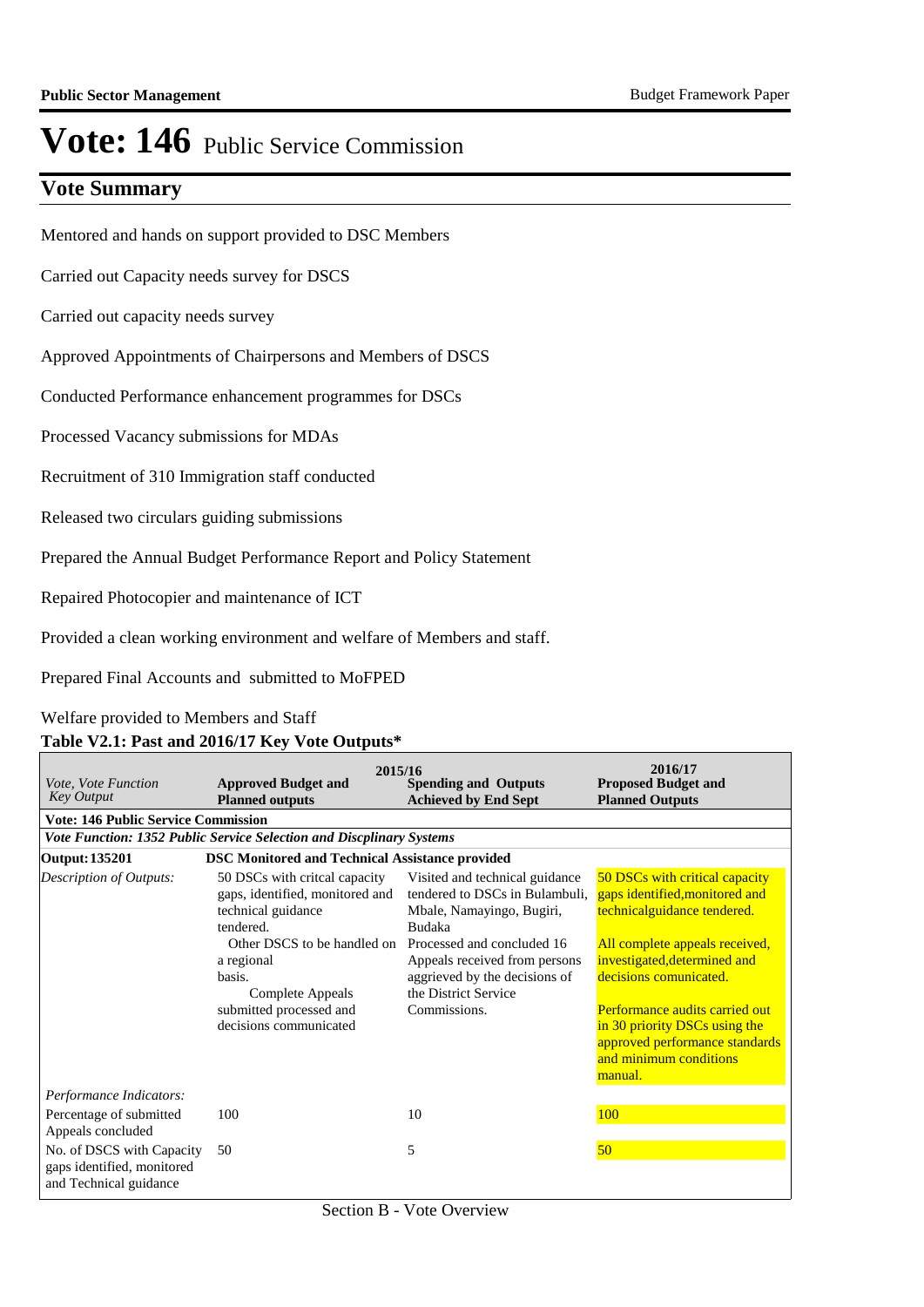## **Vote Summary**

| <b>Approved Budget and</b><br>Vote, Vote Function<br><b>Key Output</b><br><b>Planned outputs</b> |                                                                                                                                                                                                              | 2015/16 | <b>Spending and Outputs</b><br><b>Achieved by End Sept</b>                                                                                                                                                                                                                                                                                                                                                                    |       | 2016/17<br><b>Proposed Budget and</b><br><b>Planned Outputs</b>                                                                                                                                                                                                                                                                                                                                                                                                                                                                                                                                                                                                                                                                                                                                                                                                                                                                                      |       |
|--------------------------------------------------------------------------------------------------|--------------------------------------------------------------------------------------------------------------------------------------------------------------------------------------------------------------|---------|-------------------------------------------------------------------------------------------------------------------------------------------------------------------------------------------------------------------------------------------------------------------------------------------------------------------------------------------------------------------------------------------------------------------------------|-------|------------------------------------------------------------------------------------------------------------------------------------------------------------------------------------------------------------------------------------------------------------------------------------------------------------------------------------------------------------------------------------------------------------------------------------------------------------------------------------------------------------------------------------------------------------------------------------------------------------------------------------------------------------------------------------------------------------------------------------------------------------------------------------------------------------------------------------------------------------------------------------------------------------------------------------------------------|-------|
| tendered                                                                                         |                                                                                                                                                                                                              |         |                                                                                                                                                                                                                                                                                                                                                                                                                               |       |                                                                                                                                                                                                                                                                                                                                                                                                                                                                                                                                                                                                                                                                                                                                                                                                                                                                                                                                                      |       |
| Output Cost: UShs Bn:                                                                            |                                                                                                                                                                                                              | 0.529   | <b>UShs Bn:</b>                                                                                                                                                                                                                                                                                                                                                                                                               | 0.121 | <b>UShs Bn:</b>                                                                                                                                                                                                                                                                                                                                                                                                                                                                                                                                                                                                                                                                                                                                                                                                                                                                                                                                      | 0.509 |
| <b>Output: 135202</b><br>Description of Outputs:                                                 | <b>Selection Systems Development</b><br>Competence profiles reviewed,<br>Selection instruments<br>developed, capacity of PSC<br>Secretariat staff and Members<br>trained in competence based<br>recruitment. |         | Selection tests administered at<br>the Center and in Local<br>Governments for NAADS,<br>Ministry of Public Service,<br>Ministry of Local Government,<br>Office of the President, KCCA,<br>Director of Public Prosecution,<br>Lands Housing and Urban<br>Development, National<br>Planning authority, Uganda<br>Prisons Authority, Uganda<br>Prisons service, National<br><b>Agricultural Research</b><br>Organization (NARO). |       | 40 competence selection<br>instruments developed<br>10 Competence profiles<br>reviewed and developed<br>50 selection tests administered<br>at the center (MDAs) and Local<br>Governments.<br>Continue with the review of<br>policy on recruitment and<br>selection and incorporate<br>components of the schemes of<br>examination for the Public<br>Service.<br>Annual survey on recruitment<br>processes conducted.<br>04 Competence clusters (Top,<br>Senior, Middle and Lower) for<br>the question data bank<br>developed<br>Competence profiling<br>guidelines developed and<br>disseminated to heads of<br>Human Resource in all MDAs<br>and LGs.<br>Continue with the development<br>of user manual on core<br>competencies.<br>Performance analysis on<br>selected job categorising<br>recruited in a particular<br>performance period conducted.<br>Research on methods and best<br>practices in human resource<br>recruitment and selection |       |
| Performance Indicators:                                                                          |                                                                                                                                                                                                              |         |                                                                                                                                                                                                                                                                                                                                                                                                                               |       | conducted<br>Concept papers to promote<br>organisational learning                                                                                                                                                                                                                                                                                                                                                                                                                                                                                                                                                                                                                                                                                                                                                                                                                                                                                    |       |
| No. of competence based<br>selections instruments<br>developed                                   | 35                                                                                                                                                                                                           |         | 11                                                                                                                                                                                                                                                                                                                                                                                                                            |       | 40                                                                                                                                                                                                                                                                                                                                                                                                                                                                                                                                                                                                                                                                                                                                                                                                                                                                                                                                                   |       |
| Output Cost: UShs Bn:                                                                            |                                                                                                                                                                                                              | 0.642   | UShs Bn:                                                                                                                                                                                                                                                                                                                                                                                                                      | 0.129 | <b>UShs Bn:</b>                                                                                                                                                                                                                                                                                                                                                                                                                                                                                                                                                                                                                                                                                                                                                                                                                                                                                                                                      | 0.584 |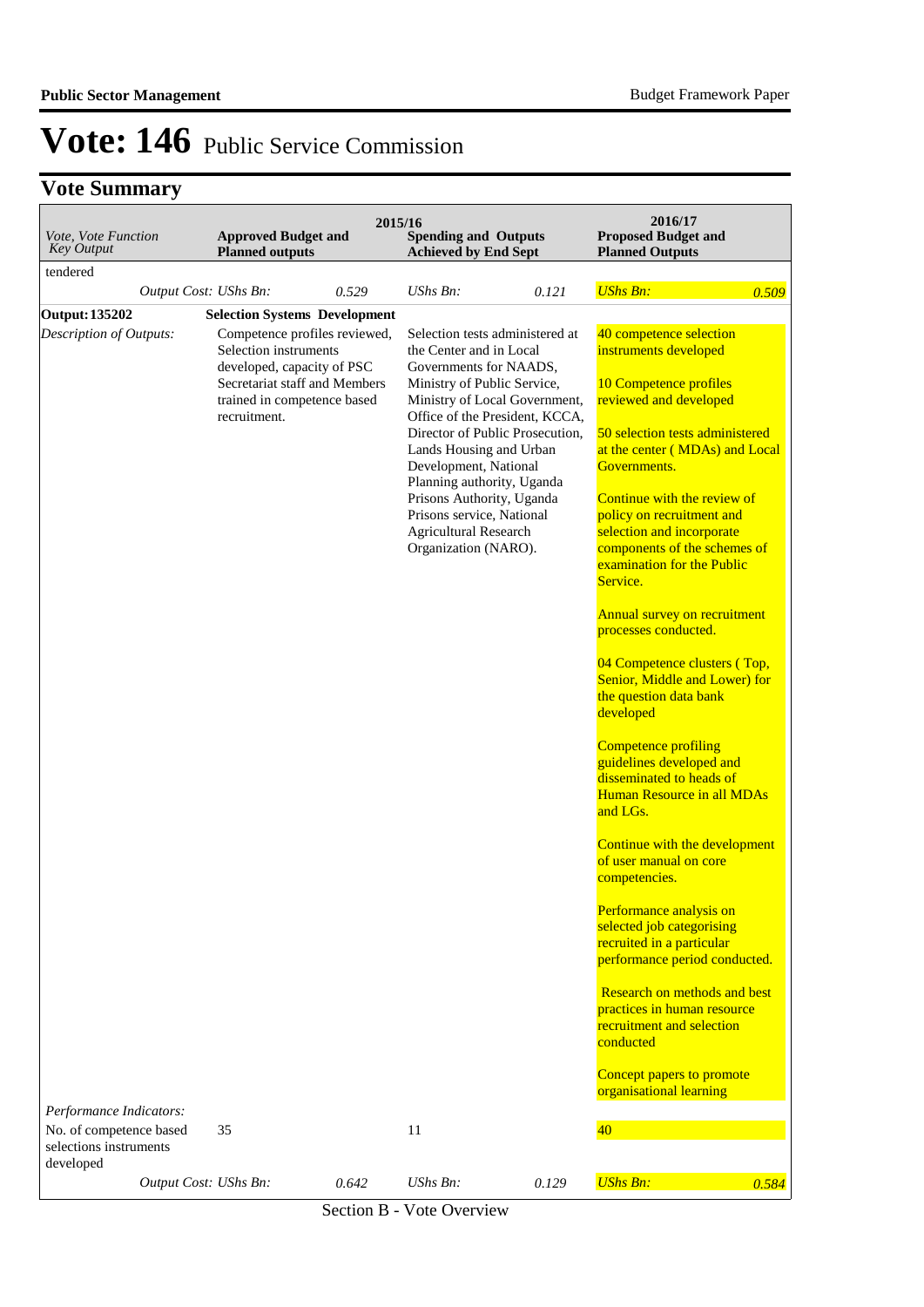# **Vote Summary**

| Vote, Vote Function<br>Key Output                                        | <b>Approved Budget and</b><br><b>Planned outputs</b> | 2015/16 | <b>Spending and Outputs</b><br><b>Achieved by End Sept</b>                                                                                                                                                                                                                                                                                                                               |       | 2016/17<br><b>Proposed Budget and</b><br><b>Planned Outputs</b>                                                                                                                                                                                                                                                                                                                                                                                                                                                                                                                |       |
|--------------------------------------------------------------------------|------------------------------------------------------|---------|------------------------------------------------------------------------------------------------------------------------------------------------------------------------------------------------------------------------------------------------------------------------------------------------------------------------------------------------------------------------------------------|-------|--------------------------------------------------------------------------------------------------------------------------------------------------------------------------------------------------------------------------------------------------------------------------------------------------------------------------------------------------------------------------------------------------------------------------------------------------------------------------------------------------------------------------------------------------------------------------------|-------|
| Output: 135205                                                           | <b>DSC Capacity Building</b>                         |         |                                                                                                                                                                                                                                                                                                                                                                                          |       |                                                                                                                                                                                                                                                                                                                                                                                                                                                                                                                                                                                |       |
| Description of Outputs:<br>Performance Indicators:                       | New Members of DSCs                                  |         | Inducted DSC Members in<br>inducted, performance enhanced Koboko and Amundat<br>Mentored and hands on support<br>provided to DSC Members<br>Carried out Capacity needs<br>survey for DSCS<br>Carried out capacity needs<br>survey<br>Approved Appointments of<br>Chairpersons and Members of<br><b>DSCS</b><br><b>Conducted Performance</b><br>enhancement programmes for<br><b>DSCs</b> |       | Performance enhancement<br>programmes conducted for<br>Secretaries of 20 DSCs and<br>PHROs in CAO's offices.<br>Guidance provided to DSCs<br><b>Appointments of chairpersons</b><br>and members of all DSCs<br>approved.<br>All new DSCs inducted<br>80 DSC members and<br>secretaries from 16 DSCs<br>inducted.                                                                                                                                                                                                                                                               |       |
| Number of<br>Members/Secretaries<br>inducted                             | 60                                                   |         | 10                                                                                                                                                                                                                                                                                                                                                                                       |       | 80                                                                                                                                                                                                                                                                                                                                                                                                                                                                                                                                                                             |       |
|                                                                          | Output Cost: UShs Bn:                                | 0.135   | $UShs Bn$ :                                                                                                                                                                                                                                                                                                                                                                              | 0.032 | <b>UShs Bn:</b>                                                                                                                                                                                                                                                                                                                                                                                                                                                                                                                                                                | 0.271 |
| Output: 135206                                                           | <b>Recruitment Services</b>                          |         |                                                                                                                                                                                                                                                                                                                                                                                          |       |                                                                                                                                                                                                                                                                                                                                                                                                                                                                                                                                                                                |       |
| Description of Outputs:<br>Performance Indicators:                       | 6 Adverts to be released                             |         | Recruitment of Immigration<br>staff on going and to be<br>completed in Q2<br>Released two circulars guiding<br>submissions                                                                                                                                                                                                                                                               |       | All complete vacacy<br>submissions processed and<br>concluded<br>Graduate recruitment exercise<br>2016/17 conducted<br><b>Existing recruitment systems</b><br>and procedures reviewed.<br>Continue with the development<br>of a monitoring sytem to<br>enhance adherence to human<br>resource policies, procedures<br>and standards.<br>Capacity of 50 Human resource<br>officers from MDAs enhanced<br>06 Job adverts released<br>Complete submissions (<br>training, discipline,<br>regularisation of appointments,<br>confirmations ) from MDAs<br>processed and concluded. |       |
| Percentage of Declared                                                   | 100                                                  |         | 25                                                                                                                                                                                                                                                                                                                                                                                       |       | 100                                                                                                                                                                                                                                                                                                                                                                                                                                                                                                                                                                            |       |
| vacant positions filled<br>No. of recruitment<br>submissions handled and | 4,000                                                |         | 164                                                                                                                                                                                                                                                                                                                                                                                      |       | 4000                                                                                                                                                                                                                                                                                                                                                                                                                                                                                                                                                                           |       |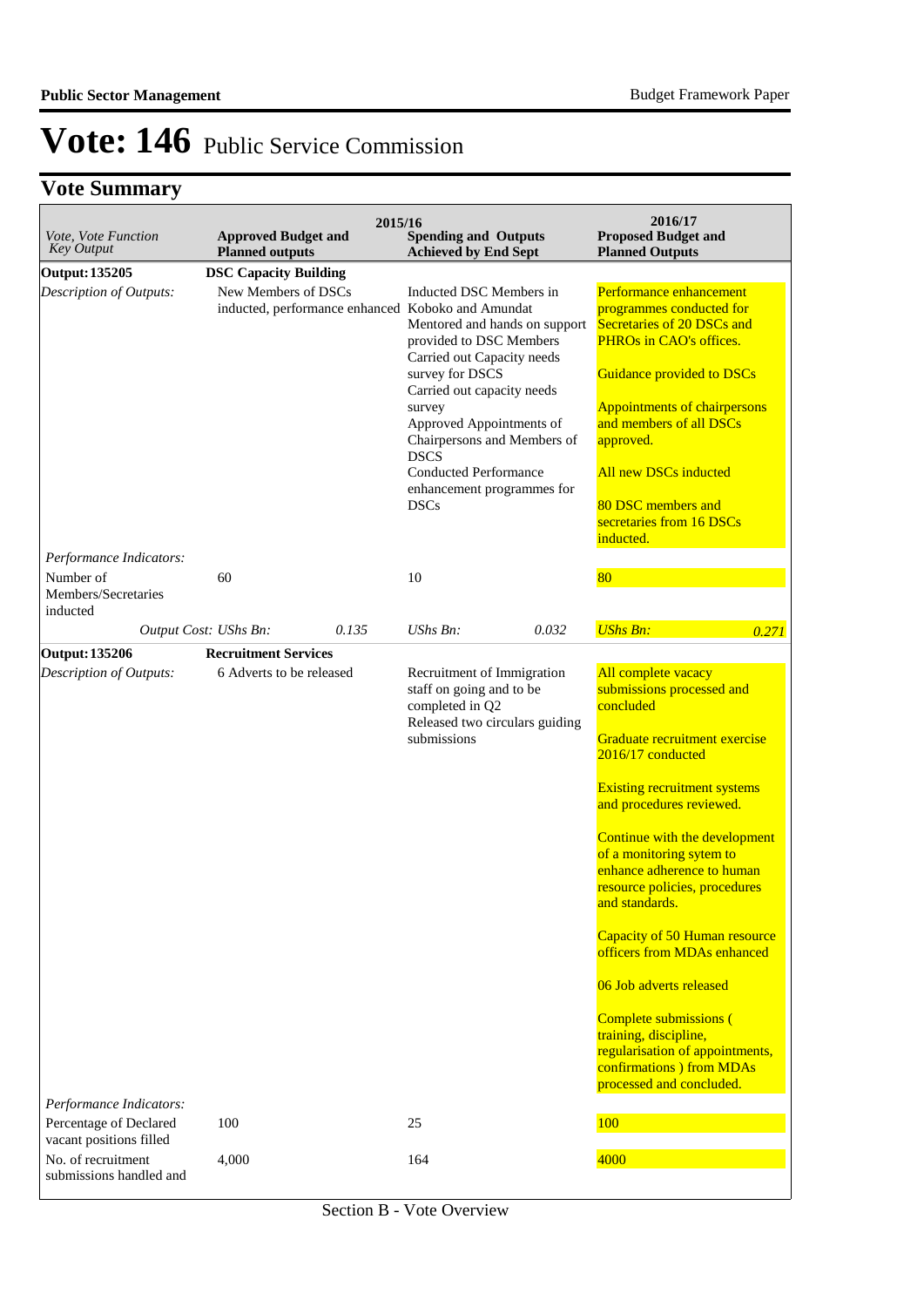### **Vote Summary**

| <i>Vote, Vote Function</i><br>Key Output |                       | <b>Approved Budget and</b><br><b>Planned outputs</b> |       | 2015/16<br><b>Spending and Outputs</b><br><b>Achieved by End Sept</b> |       | 2016/17<br><b>Proposed Budget and</b><br><b>Planned Outputs</b> |       |
|------------------------------------------|-----------------------|------------------------------------------------------|-------|-----------------------------------------------------------------------|-------|-----------------------------------------------------------------|-------|
| concluded                                |                       |                                                      |       |                                                                       |       |                                                                 |       |
|                                          | Output Cost: UShs Bn: |                                                      | 0.684 | UShs $Bn$ :                                                           | 0.161 | <b>UShs Bn:</b>                                                 | 0.367 |
| <b>Vote Function Cost</b>                |                       | <b>UShs Bn:</b>                                      |       | 5.619 UShs Bn:                                                        |       | <b>1.013 UShs Bn:</b>                                           | 5.174 |
| <b>Cost of Vote Services:</b>            |                       | $UShs Bn$ :                                          |       | $5.557$ UShs Bn:                                                      |       | $1.013$ UShs Bn:                                                | 5.174 |

*\* Excluding Taxes and Arrears*

*2016/17 Planned Outputs*

The commission intends to achieve the following outputs in FY 2016/17

1) 40 competence selection instruments developed

2) 10 Competence profiles reviewed and developed

3) 50 selection tests administered at the center (MDAs) and Local Governments.

4) 5) Annual survey on recruitment processes conducted.

6) 04 Competence clusters (Top, Senior, Middle and Lower) for the question data bank developed

7) Competence profiling guidelines developed and disseminated to heads of Human Resource in all MDAs and LGs.

8) Continue with the development of user manual on core competencies.

9) Performance analysis on selected job categorizing recruited in a particular performance period conducted.

10) Research on methods and best practices in human resource recruitment and selection conducted

11) 50 DSCs with critical capacity gaps identified, monitored and technical guidance tendered.

12) All complete appeals received, investigated, determined and decisions communicated.

13) Performance audits carried out in 30 priority DSCs using the approved performance standards and minimum conditions manual.

14) Guidelines for DSCs developed, printed and disseminated

15) Performance enhancement programmes conducted for Secretaries of 20 DSCs and PHROs in CAO's offices.

16) Appointments of chairpersons and members of all DSCs approved.

17) All new DSCs inducted

18) 80 DSC members and secretaries from 16 DSCs inducted.

19) All complete vacancy submissions processed and concluded

20) Graduate recruitment exercise 2016/17 conducted

21) Existing recruitment systems and procedures reviewed.

22) Continue with the development of a monitoring sytem to enhance adherence to human resource

policies, procedures and standards.

23) Capacity of 50 Human resource officers from MDAs enhanced

24) 06 Job adverts released

25) Complete submissions (training, discipline, regularization of appointments, confirmations) from MDAs processed and concluded.

26) Two motor vehicles procured.

27) Procurement of a heavy duty photocopier, 08 computer sets, a paper threader, 06 desk printers and Antivirus licenses.

28) Procurement of furniture

29) Budget framework papers FY 2017/18, Budget estimates for FY 2016/17 and Ministerial policy statement for FY 17/18 and Quarterly performance reports for FY 2016/17 prepared and submitted. 30) 09 Members capacity built in modern recruitment processes and procedures and 06 Staff members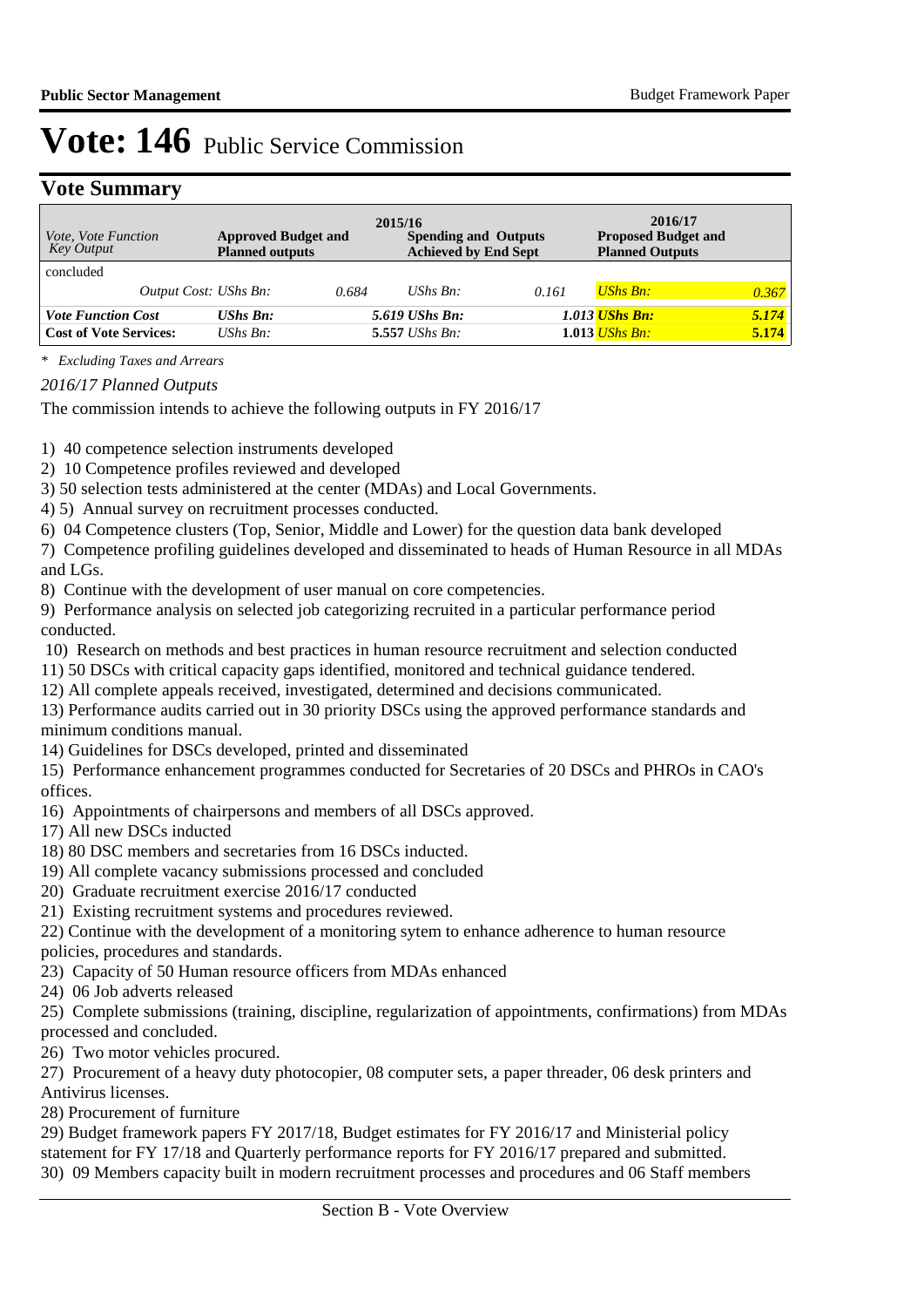### **Vote Summary**

trained in their respective professions (General and financial Management, procurement, Planning and M&E)

31) Final Accounts, Quarterly Accounts prepared and submitted to MoFPED.

32) Audit queries reviewed and responded to.

### **Table V2.2: Past and Medium Term Key Vote Output Indicators\***

|                                                                                            | 2015/16            |                                |                                      |         | <b>MTEF Projections</b> |         |
|--------------------------------------------------------------------------------------------|--------------------|--------------------------------|--------------------------------------|---------|-------------------------|---------|
| Vote Function Key Output<br><b>Indicators and Costs:</b>                                   | 2014/15<br>Outturn | <b>Approved</b><br><b>Plan</b> | <b>Outturn by</b><br><b>End Sept</b> | 2016/17 | 2017/18                 | 2018/19 |
| <b>Vote: 146 Public Service Commission</b>                                                 |                    |                                |                                      |         |                         |         |
| <b>Vote Function:1352 Public Service Selection and Discplinary Systems</b>                 |                    |                                |                                      |         |                         |         |
| No. of DSCS with Capacity gaps<br>identified, monitored and Technical<br>guidance tendered |                    | 50                             | $\mathbf{5}$                         | 50      | 70                      | 90      |
| Percentage of submitted Appeals<br>concluded                                               |                    | 100                            | 10                                   | 100     | 100                     | 100     |
| No. of competence based selections<br>instruments developed                                |                    | 35                             | 11                                   | 40      | 50                      | 60      |
| Number of Members/Secretaries<br>inducted                                                  |                    | 60                             | 10                                   | 80      | 120                     |         |
| No. of recruitment submissions<br>handled and concluded                                    |                    | 4,000                          | 164                                  | 4000    | 4000                    |         |
| Percentage of Declared vacant<br>positions filled                                          |                    | 100                            | 25                                   | 100     | 100                     |         |
| <b>Vote Function Cost (UShs bn)</b>                                                        | 3.703              | 5.557                          | 1.013                                | 5.174   | 5.954                   | 6.795   |
| <b>Cost of Vote Services (UShs Bn)</b>                                                     | 3.703              | 5.557                          | 1.013                                | 5.174   | 5.954                   | 6.795   |

### *Medium Term Plans*

The activities that the PSC plans to do are continous and ongoing, they will therefore cover the next Financial year and the medium term.

### **(ii) Efficiency of Vote Budget Allocations**

The Commission is committed to efficiency and effectiveness in Budget allocation and execution to ensure Value for Money. This will be carried out through providing capacity building for staff to enable them carry out their duties and responsibilities in a professional manner and in accordance with the law.

### **Table V2.3: Allocations to Key Sector and Service Delivery Outputs over the Medium Term**

|                                 | $(i)$ Allocation (Shs Bn) |                                 |     | $(ii)$ % Vote Budget |          |                   |                                 |       |
|---------------------------------|---------------------------|---------------------------------|-----|----------------------|----------|-------------------|---------------------------------|-------|
| <b>Billion Uganda Shillings</b> |                           | 2015/16 2016/17 2017/18 2018/19 |     |                      |          |                   | 2015/16 2016/17 2017/18 2018/19 |       |
| <b>Key Sector</b>               | 2.0                       |                                 | 3.0 | 3.3                  |          | $35.8\%$ $33.4\%$ | 50.3%                           | 48.7% |
| Service Delivery                | 0.8                       | 0.6                             |     | 1.9                  | $14.7\%$ | $12.3\%$          | 27.8%                           | 27.3% |

N/A

### **Table V2.4: Key Unit Costs of Services Provided and Services Funded (Shs '000)**

| <b>Unit Cost</b><br><b>Description</b>                                           | Actual<br>2014/15 | <b>Planned</b><br>2015/16 | <b>Actual</b><br>by Sept | <b>Proposed</b><br>2016/17 | <b>Costing Assumptions and Reasons for</b><br>any Changes and Variations from Plan |
|----------------------------------------------------------------------------------|-------------------|---------------------------|--------------------------|----------------------------|------------------------------------------------------------------------------------|
| Vote Function:1352 Public Service Selection and Discplinary Systems<br><b>NA</b> |                   |                           |                          |                            |                                                                                    |
|                                                                                  |                   |                           |                          |                            |                                                                                    |

#### **(iii) Vote Investment Plans**

The vote intends to procure more vehicles to support monitoring and also to replace the currently very old fleet.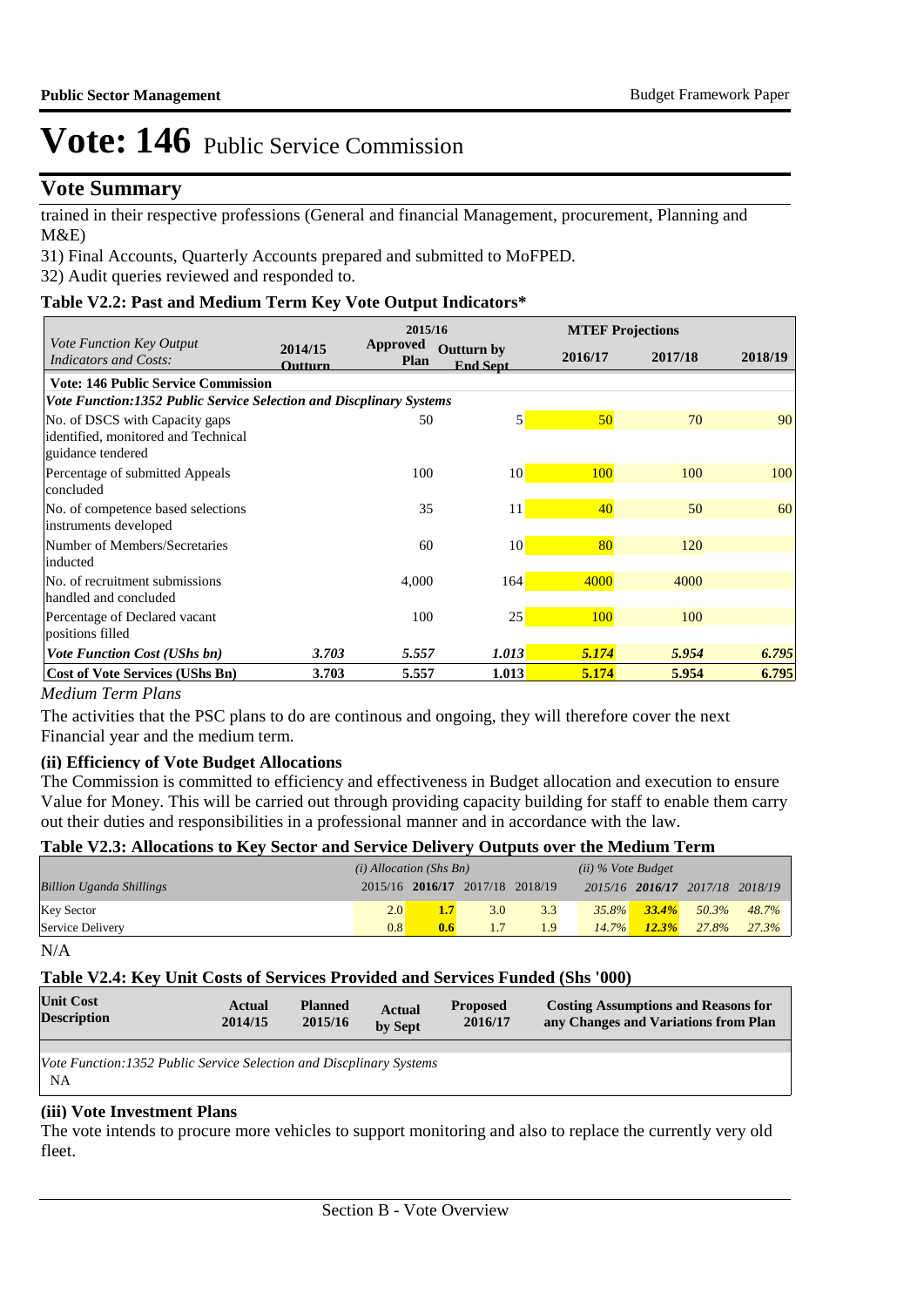### **Vote Summary**

| Table V2.5: Allocations to Capital Investment over the Medium Term |                  |         |                 |     |           |                 |           |          |  |
|--------------------------------------------------------------------|------------------|---------|-----------------|-----|-----------|-----------------|-----------|----------|--|
| $(ii)$ % Vote Budget<br>$(i)$ Allocation (Shs Bn)                  |                  |         |                 |     |           |                 |           |          |  |
| <b>Billion Uganda Shillings</b>                                    | 2015/16          | 2016/17 | 2017/18 2018/19 |     |           | 2015/16 2016/17 | 2017/18   | 2018/19  |  |
| Consumption Expendture (Outputs Provided)                          | 4.9              | 4.5     | 5.0             | 5.3 | 87.5%     | 86.6%           | 84.1%     | 78.7%    |  |
| Grants and Subsidies (Outputs Funded)                              | 0.0 <sub>l</sub> | 0.0     | 0.1             | 0.1 | $0.3\%$   | $0.3\%$         | 1.3%      | 1.3%     |  |
| Investment (Capital Purchases)                                     | 0.7              | 0.7     | 0.9             | 1.4 | 12.3%     | $13.2\%$        | $14.6\%$  | $20.0\%$ |  |
| <b>Grand Total</b>                                                 | 5.6              | 5.2     | 6.0             | 6.8 | $100.0\%$ | $100.0\%$       | $100.0\%$ | 100.0%   |  |

There are no major capital expenditures for the vote.

#### **Table V2.6: Major Capital Investments**

#### **(iv) Vote Actions to improve Priority Sector Outomes**

### **Table V2.7: Priority Vote Actions to Improve Sector Performance**

| 2015/16 Planned Actions:                                                                                                                              | 2015/16 Actions by Sept:                                                                                                        | 2016/17 Planned Actions:                                                                                                                                                                     | <b>MT Strategy:</b>                                                                                                                                                                                                                |
|-------------------------------------------------------------------------------------------------------------------------------------------------------|---------------------------------------------------------------------------------------------------------------------------------|----------------------------------------------------------------------------------------------------------------------------------------------------------------------------------------------|------------------------------------------------------------------------------------------------------------------------------------------------------------------------------------------------------------------------------------|
|                                                                                                                                                       | Sector Outcome 2: Improved institutional and human resource management at central and local government level.                   |                                                                                                                                                                                              |                                                                                                                                                                                                                                    |
|                                                                                                                                                       | Vote Function: 1352 Public Service Selection and Discplinary Systems                                                            |                                                                                                                                                                                              |                                                                                                                                                                                                                                    |
| VF Performance Issue:                                                                                                                                 | Enhance the Capacity and develop competence of the Members and staff of the Public Service<br>Commission and other stakeholders |                                                                                                                                                                                              |                                                                                                                                                                                                                                    |
| Introduce Competence based<br>recruitment in the Uganda<br><b>Public Service</b>                                                                      | Differed to next Financial year                                                                                                 | Strengthen the capacity of PSC<br>and the PSC.<br>Continue with the<br>development of a monitoring<br>sytem to enhance adherence to<br>human resource policies,<br>procedures and standards. | Conduct monitoring visits and<br>provide onspot mentoring and<br>technical guidance. Develop<br>systems for monitoring<br>compliance and adherence to<br>existing disciplinary and other<br>HRM related procedure and<br>policies. |
| VF Performance Issue:                                                                                                                                 | Moderninize the recruitment process through the utilisation of Information Technology                                           |                                                                                                                                                                                              |                                                                                                                                                                                                                                    |
| Install an online application<br>module for applicants to<br>apply for jobs online plus<br>process applications. To be<br>merged with IPPS to benefit | Differed awaiting analysis of<br>recruitment module in IPPS                                                                     | Install an online application<br>module for applicants to apply<br>for jobs online plus process<br>applications.                                                                             | Utilise the microsoft access<br>recruitment system. Improve<br>on the recruitment system and<br>add the online recruitment<br>application module.                                                                                  |
| on other functionalities in<br><b>IPPS</b>                                                                                                            |                                                                                                                                 |                                                                                                                                                                                              |                                                                                                                                                                                                                                    |
|                                                                                                                                                       | Sector Outcome 3: Coordinated monitoring and evaluation of policies and programmes at central and local government level        |                                                                                                                                                                                              |                                                                                                                                                                                                                                    |
|                                                                                                                                                       | Vote Function: 1352 Public Service Selection and Discplinary Systems                                                            |                                                                                                                                                                                              |                                                                                                                                                                                                                                    |
| VF Performance Issue:                                                                                                                                 | Use of modern Selection and recruitment methods                                                                                 |                                                                                                                                                                                              |                                                                                                                                                                                                                                    |
| Strengthen the capacity of<br>PSC Secretariat and Members<br>in modern recruitment                                                                    | Differed to next Financial year                                                                                                 | <b>Existing recruitment systems</b><br>and procedures reviewed.                                                                                                                              | Review and improve on the<br>current selection and<br>recruitment methods                                                                                                                                                          |
| procedures in line with<br>modern recruitment national<br>and international bodies                                                                    |                                                                                                                                 |                                                                                                                                                                                              |                                                                                                                                                                                                                                    |

### *V3 Proposed Budget Allocations for 2016/17 and the Medium Term*

*This section sets out the proposed vote budget allocations for 2016/17 and the medium term, including major areas of expenditures and any notable changes in allocations.* 

### **Table V3.1: Past Outturns and Medium Term Projections by Vote Function\***

|                                            |                           | 2015/16                                            |         | <b>MTEF Budget Projections</b> |         |  |
|--------------------------------------------|---------------------------|----------------------------------------------------|---------|--------------------------------|---------|--|
|                                            | 2014/15<br><b>Outturn</b> | <b>Spent by</b><br>Appr.<br><b>Budget</b> End Sept | 2016/17 | 2017/18                        | 2018/19 |  |
| <b>Vote: 146 Public Service Commission</b> |                           |                                                    |         |                                |         |  |
|                                            |                           |                                                    |         |                                |         |  |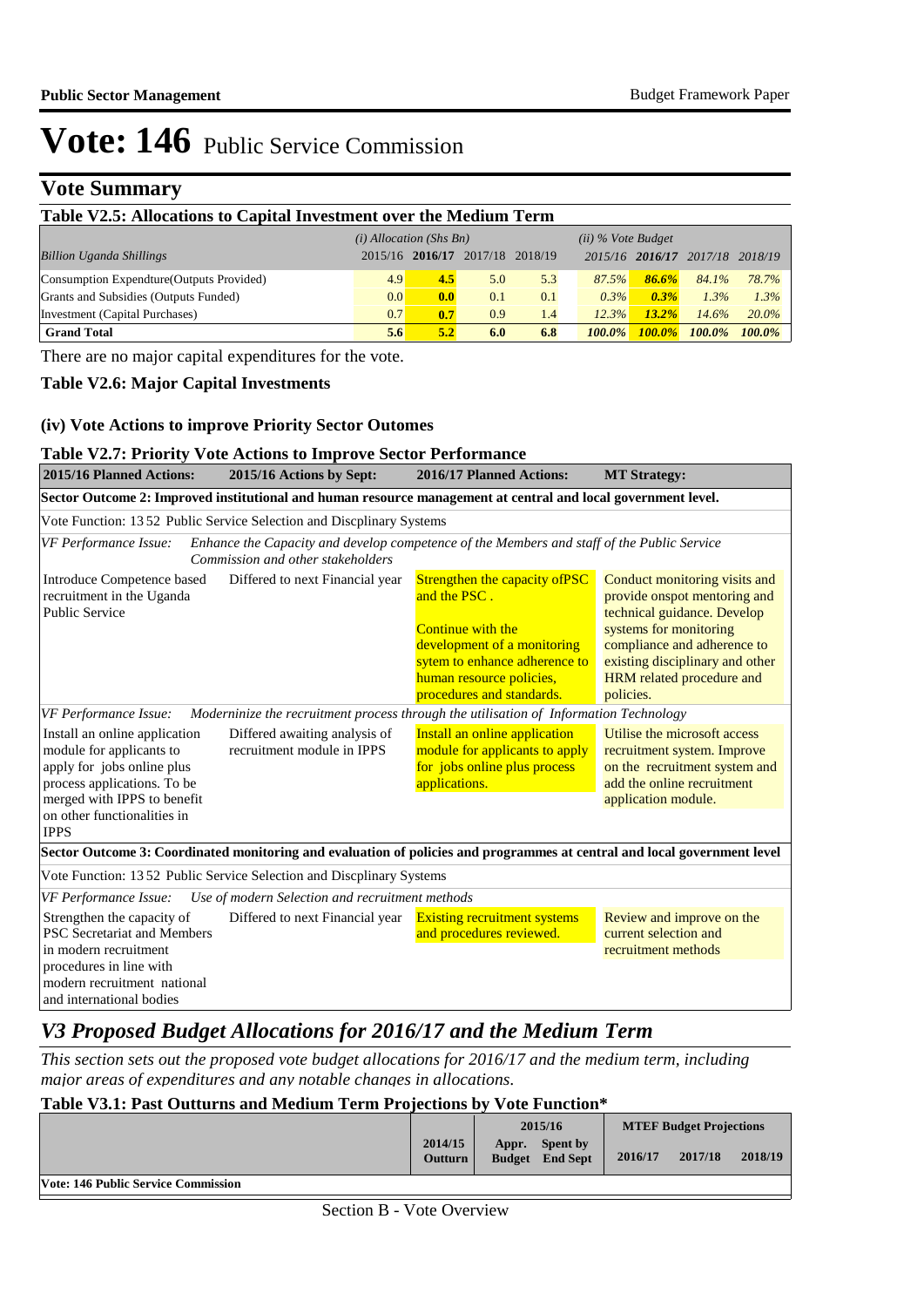### **Vote Summary**

|                                                       |                           | 2015/16                |                                    | <b>MTEF Budget Projections</b> |         |         |
|-------------------------------------------------------|---------------------------|------------------------|------------------------------------|--------------------------------|---------|---------|
|                                                       | 2014/15<br><b>Outturn</b> | Appr.<br><b>Budget</b> | <b>Spent by</b><br><b>End Sept</b> | 2016/17                        | 2017/18 | 2018/19 |
| 1352 Public Service Selection and Discolinary Systems | 3.703                     | 5.557                  | .013                               | 5.174                          | 5.954   | 6.795   |
| <b>Total for Vote:</b>                                | 3.703                     | 5.557                  | 1.013                              | 5.174                          | 5.954   | 6.795   |

### **(i) The Total Budget over the Medium Term**

In the FY 2016/17 the Commission has been allocated a total of Ushs 5.174bn excluding taxes with a reduction of 11% compared to FY 2015/16 budget. Shs 1.503bn for wage, shs 2.969bn Non wage and shs 0.702bn for capital development. In FY 2017/18 the commission budget is estimated at shs 5.951 bn of which shs1.578bn is wage, shs 3.533bn Non-wage and shs. 0.84bn capital development well as in FY 2018/19 a total of shs. 6.786bn is estimated for the commission of which shs. 1.657bn is wage, shs 4.169bn is Non wage and shs 0.960bn for capital development .

### **(ii) The major expenditure allocations in the Vote for 2016/17**

The Commission intends to procure two motor vehicles at a cost of shs. 0.460bn

### **(iii) The major planned changes in resource allocations within the Vote for 2016/17**

There are no major changes in resource allocations in the Vote.

#### **Table V3.2: Key Changes in Vote Resource Allocation**

| 2016/17                                               | <b>Changes in Budget Allocations and Outputs from 2015/16 Planned Levels:</b><br>2017/18   | 2018/19                      | <b>Justification for proposed Changes in</b><br><b>Expenditure and Outputs</b> |
|-------------------------------------------------------|--------------------------------------------------------------------------------------------|------------------------------|--------------------------------------------------------------------------------|
|                                                       | Vote Function: 1303 Public Service Selection and Discplinary Systems                       |                              |                                                                                |
| Output:                                               | 1352 03 Regulation and Standards Development                                               |                              |                                                                                |
| <b>UShs Bn:</b>                                       | $0.086$ UShs Bn:                                                                           | $0.012$ UShs Bn:             | 0.032 Funding to cater for the                                                 |
| <b>Funding to cater for the</b>                       | Funding to cater for the                                                                   | Funding to cater for the     | development, printing and dissemination                                        |
| development, printing and                             | development, printing and                                                                  | development, printing and    | of guidelines, manuals, systems and                                            |
| dissemination of guidelines,                          | dissemination of guidelines,                                                               | dissemination of guidelines, | procedures to the relevant user and the                                        |
| manuals, systems and                                  | manuals, systems and                                                                       | manuals, systems and         | production of the                                                              |
| procedures to the relevant                            | procedures to the relevant                                                                 | procedures to the relevant   |                                                                                |
| user and the production of                            | user and the production of                                                                 | user and the production of   |                                                                                |
| the Commissions annual                                | the                                                                                        | the                          |                                                                                |
| report.                                               |                                                                                            |                              |                                                                                |
| Output:                                               | 1352 04 Administrative Support Services                                                    |                              |                                                                                |
| <b>UShs Bn:</b>                                       | $-0.209$ UShs Bn:                                                                          | $-0.869$ UShs Bn:            | -0.859 The reduction for the output is due to the                              |
| The reduction for the output Funding to cater for the |                                                                                            | Funding to cater for the     | overall reduction in the MTEF.                                                 |
| is due to the overall                                 | commissions administrative commissions administrative                                      |                              |                                                                                |
| reduction in the MTEF.                                | expenses.                                                                                  | expenses.                    |                                                                                |
| Output:                                               | 1352 05 DSC Capacity Building                                                              |                              |                                                                                |
| <b>UShs Bn:</b>                                       | $0.136$ UShs Bn:                                                                           | $0.455$ UShs Bn:<br>0.555    | Funding to support capacity building                                           |
|                                                       | <b>Funding to support capacity</b> Funding to support capacity Funding to support capacity |                              | and empowerment for District service                                           |
|                                                       | <b>building and empowerment</b> building and empowerment                                   | building and empowerment     | Commission members and secretaries                                             |
| for District service                                  | for District service                                                                       | for District service         |                                                                                |
| Commission members and                                | Commission members and                                                                     | Commission members and       |                                                                                |
| secretaries                                           | secretaries                                                                                | secretaries                  |                                                                                |
| 1352 06 Recruitment Services<br>Output:               |                                                                                            |                              |                                                                                |
| <b>UShs Bn:</b>                                       | $-0.317$ UShs Bn:                                                                          | $0.378$ UShs Bn:             | $0.478$ Reduction is due to the reduction in the                               |
| Reduction is due to the                               | <b>Funds to cater for</b>                                                                  | Funds to cater for           | <b>MTEF</b>                                                                    |
| reduction in the MTEF                                 | recruitment expenses                                                                       | recruitment expenses         |                                                                                |

### *V4: Vote Challenges for 2016/17 and the Medium Term*

*This section sets out the major challenges the vote faces in 2016/17 and the medium term which the vote has been unable to address in its spending plans.*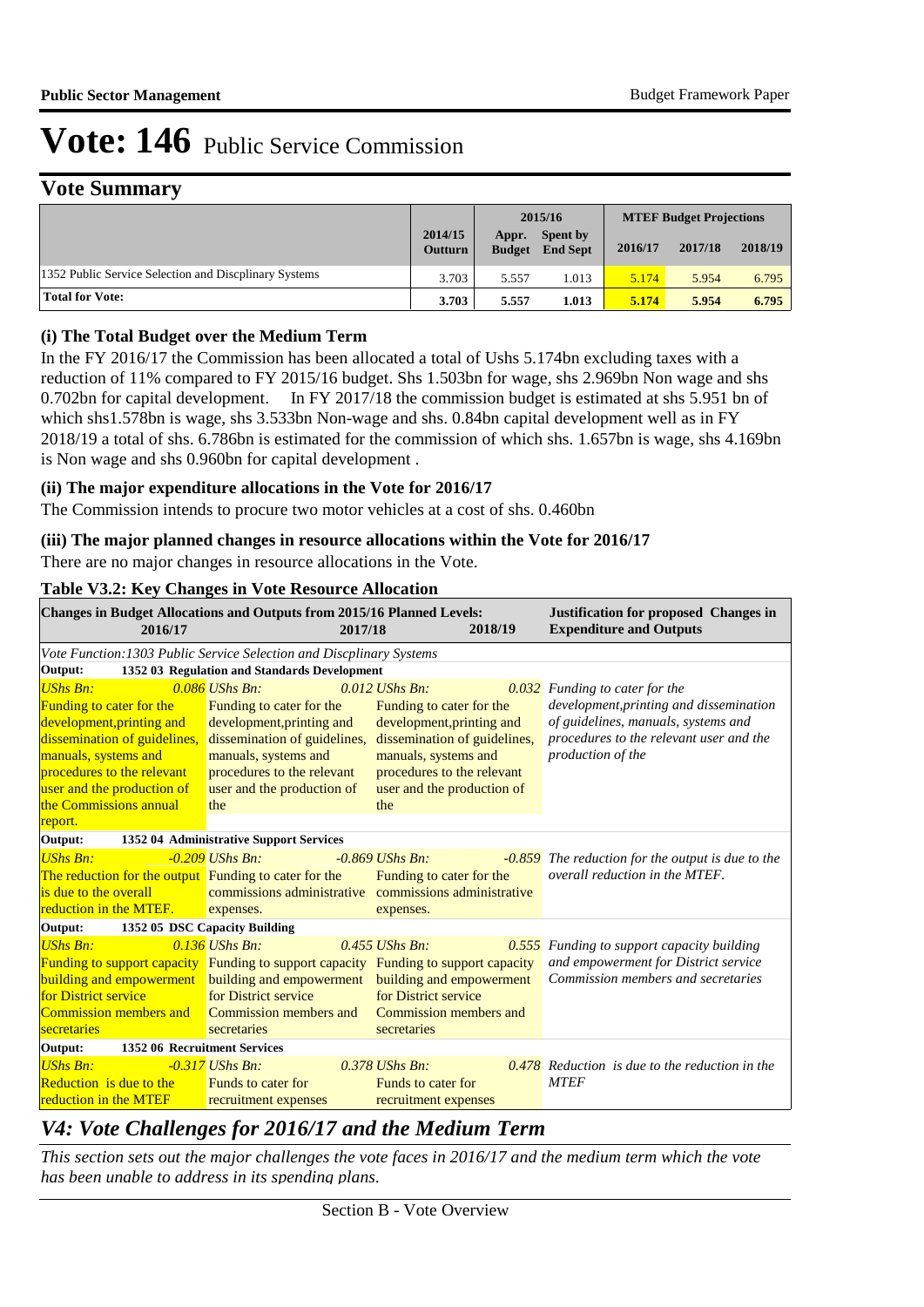### **Vote Summary**

### UNFUNDED / UNDER FUNDED PRIORITIES IN THE PUBLIC SERVICE COMMISSION

1). The numbers of Districts have increased and this call for more capacity enhancement, assessments, appeals and approvals in order to improve service delivery. This requires additional shs 0.533bn to cater for Induction workshops, Performance Audits, Monitoring visits by PSC members, members and Board Secretaries.

2). The Commission currently has an old fleet of vehicles with high maintenance costs. This has slowed down implementation of commission activities especially monitoring of District service Commissions among others. The commission needs additional shs. 1bn to procure new transport equipment and maintenance of the fleet.

3). International and Regional Activities:- The Commission is obliged to contribute to the International and National Organizations. The approved budget is only 15,000,000/= and partly covers contributions yet members and officers have to attend the workshops and training sessions which require an additional budget of 0.228/=

4) Acquisition of land and construction of Public service commission headquarters: - currently the commission is operating in farmers house abuilding occupied with three other commissions. As such there is limited office space to handle huge numbers of applicants. Additional shs. 7bn is required for acquisition of land and construction of headquarters.

5) The commission is required to verify academic documents of applicants and as such additional shs. 0.0135bnis required.

6) Additional shs 0.400bn is required to cater for the mentoring of Members and Secretaries of District Service Commissions.

7) The commission intends to develop an online monitoring system to enhance adherence to recruitment procedures and systems. Additional shs. 0.500bn is required.

8) Training of human resource officers from central government ministries to enhance their capacity in handling human resource matters. Additional shs. 0.100bn is required.

#### **Table V4.1: Additional Output Funding Requests**

| <b>Additional Requirements for Funding and</b><br><b>Outputs in 2016/17:</b> | <b>Justification of Requirement for</b><br><b>Additional Outputs and Funding</b> |  |  |  |
|------------------------------------------------------------------------------|----------------------------------------------------------------------------------|--|--|--|
| Vote Function:1305 Public Service Selection and Discplinary Systems          |                                                                                  |  |  |  |
| 1352 05 DSC Capacity Building<br>Output:                                     |                                                                                  |  |  |  |
| $UShs Bn:$<br>0.500                                                          | DSCs effectivenes in handling recruiment challenges in the                       |  |  |  |
| Capacity building and mentoring of members and secretaries                   | various districts will be improved and result in reduced appeals                 |  |  |  |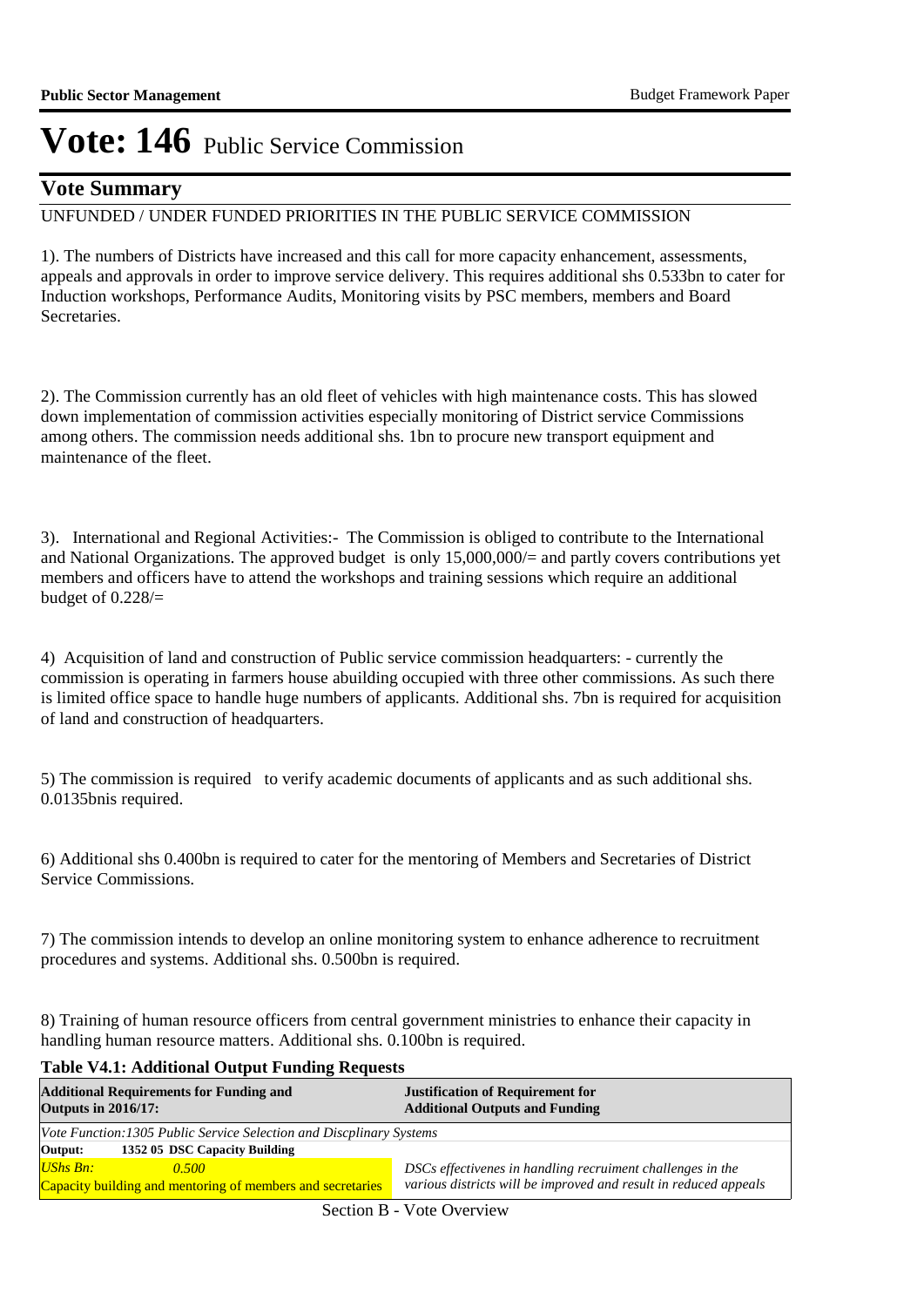### **Vote Summary**

| <b>Additional Requirements for Funding and</b><br><b>Outputs in 2016/17:</b>                                                                                                                                     | <b>Justification of Requirement for</b><br><b>Additional Outputs and Funding</b>                                                                                                                                                                                                                                                           |  |  |
|------------------------------------------------------------------------------------------------------------------------------------------------------------------------------------------------------------------|--------------------------------------------------------------------------------------------------------------------------------------------------------------------------------------------------------------------------------------------------------------------------------------------------------------------------------------------|--|--|
| of District service commissions and PHROs.                                                                                                                                                                       |                                                                                                                                                                                                                                                                                                                                            |  |  |
| Output:<br>1352 06 Recruitment Services                                                                                                                                                                          |                                                                                                                                                                                                                                                                                                                                            |  |  |
| <b>UShs Bn:</b><br>3.588<br>Development of an online monitoring system to enhance<br>adherence to recruitment procedures and systems.<br>Alsoverification of academic documents for the qualified<br>candidates. | Introduce and implement competence based recruitment formally<br>in the public service.                                                                                                                                                                                                                                                    |  |  |
|                                                                                                                                                                                                                  | The overall aim is to formally build the capacity of key players in<br>competence based recruitment and selection in the Uganda Public<br>Service.                                                                                                                                                                                         |  |  |
|                                                                                                                                                                                                                  | Specifically, the objectives are to:                                                                                                                                                                                                                                                                                                       |  |  |
|                                                                                                                                                                                                                  | a) Establish and promote an inter-ministerial framework of a<br>competency-based recruitment training team;                                                                                                                                                                                                                                |  |  |
|                                                                                                                                                                                                                  | b) Build the capacity of Members of Service Commissions and<br>technical staff in Ministries, Departments and Agencies in<br>competency-based recruitment;                                                                                                                                                                                 |  |  |
|                                                                                                                                                                                                                  | c) Build the capacity of Members of the District Service<br>Commissions and technical staff in Local Governments in<br>competency-based recruitment;                                                                                                                                                                                       |  |  |
|                                                                                                                                                                                                                  | d) Train the general staff in MDAs/LGs on understanding<br>competencies and competency profiling; and,                                                                                                                                                                                                                                     |  |  |
|                                                                                                                                                                                                                  | e) Ascertain the competency levels in the Public sector, identify<br>and document critical competency gaps by sector                                                                                                                                                                                                                       |  |  |
|                                                                                                                                                                                                                  | f) Establish networks and collaborative mechanism with the<br>National Planning Authority and training institutions in the<br>identification of competency gaps and design and promotion of<br>competency-based training.                                                                                                                  |  |  |
| Output:<br>1352 71 Acquisition of Land by Government                                                                                                                                                             |                                                                                                                                                                                                                                                                                                                                            |  |  |
| <b>UShs Bn:</b><br>7.000<br>Purchase of land and construction of commission<br>headquarters                                                                                                                      | The PSC operates from within Farmers' House. This is shared<br>between three Commissions and one Ministry. Because of the<br>limited space the PSC is at times not able to handle the huge<br>numbers of applicants without inconveniencing other users.<br>Room is need for staff to work from plus guide DSC<br>Members/Secretaries, etc |  |  |
| Output:<br>1352 76 Purchase of Office and ICT Equipment, including Software                                                                                                                                      |                                                                                                                                                                                                                                                                                                                                            |  |  |
| <b>UShs Bn:</b><br>0.892<br>Purchase of sofware and hardware for the online recruitment<br>module.                                                                                                               | An online recruitment module to be added that will allow<br>applicants to apply online and enable eletronic processing of<br>application received including advising applicants on status of<br>application. This will ensure transparency and fast processing of<br>recruitment submission at a reduced cost                              |  |  |

*This section discusses how the vote's plans will address and respond to the cross-cutting policy, issues of gender and equity; HIV/AIDS; and the Environment, and other budgetary issues such as Arrears and NTR..* 

### **(i) Cross-cutting Policy Issues**

*(i) Gender and Equity*

**Objective:** To mainstream gender in all commission activities

*Issue of Concern :*Gender main streaming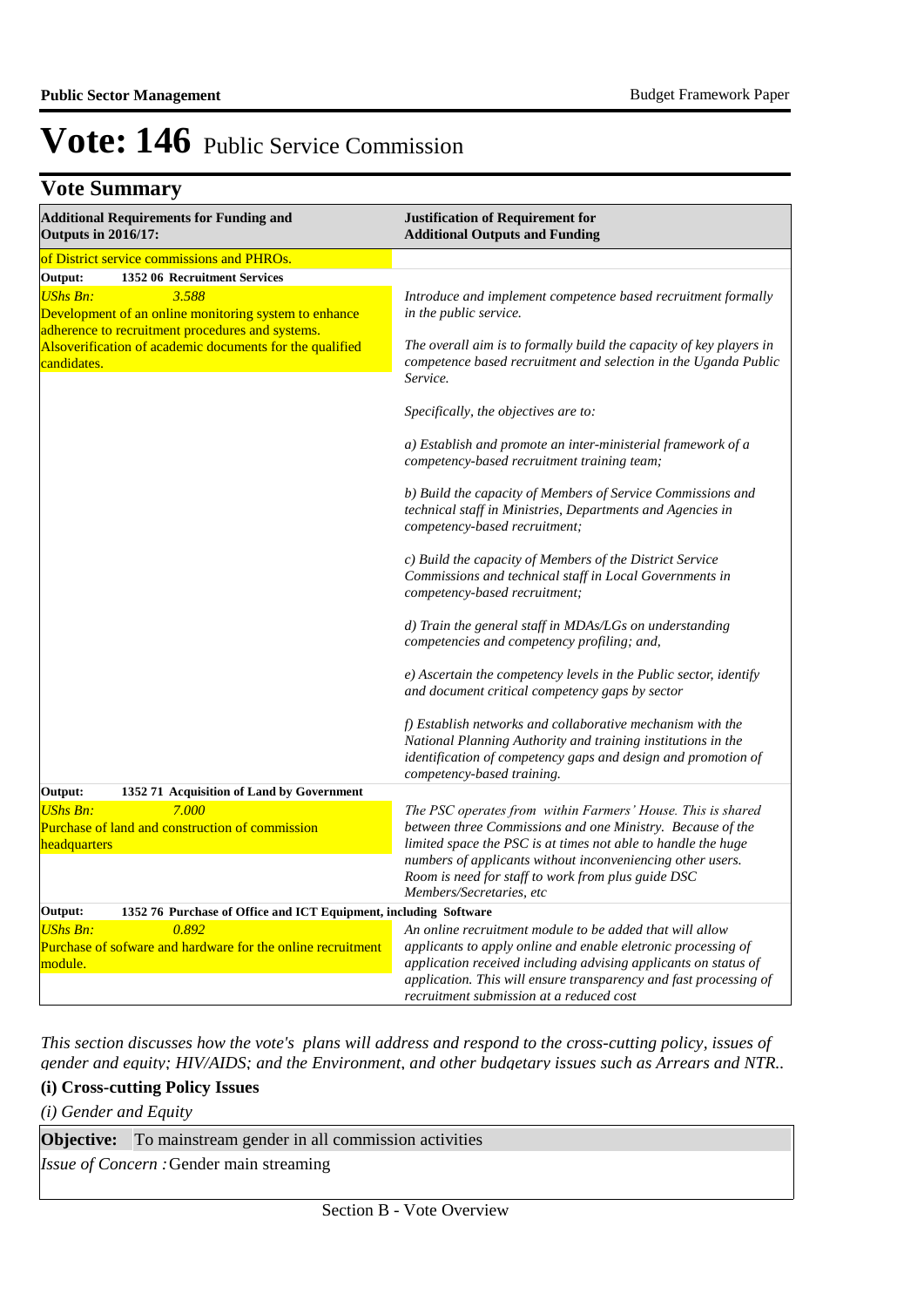### **Vote Summary**

*Proposed Intervensions* 

Gender balance ensured during recruitment. Sensitize staff on gender issues Gender sensitive budgeting and reporting Ensure representation of women and PWDs on District Service Commissions

0.004 *Budget Allocations*  UGX billion

Performance Indicators No. of District Service Commissions with female Members.

*(ii) HIV/AIDS*

**Objective:** To ensure a friendly working environment for HIV/AIDs infected and affected staff.

Issue of Concern : HIV/AIDsin the workplace

*Proposed Intervensions* 

Develop an HIV/AIDs work based policy for the commission

Undertake awareness on HIV/AIDs issues

 Implement nondiscriminatory policies procedures and practices for managing individuals who have HIV/AIDs through departmental heads

0.004 *Budget Allocations*  UGX billion

Performance Indicators HIV/AIDswork based policy in place

*(iii) Environment*

**Objective:** To address environmental and climate change issues

Issue of Concern : Environment and climate change

*Proposed Intervensions* 

Cleaning of a town during environmental day celebrations

Plant trees during the public service day celebrations

Sensitize staff on climate change and environmental issues

0.002 *Budget Allocations*  UGX billion

Performance Indicators Number of staff sensitised

#### **(ii) Payment Arrears**

The table below shows all the payment arrears outstanding for the Vote:

| Payee              | <b>Payment Due Date</b> | <b>Amount (UShs Bn)</b> |
|--------------------|-------------------------|-------------------------|
| Stationery arrears | 9/16/2015               | 0.02                    |
| Garage bills       | 10/8/2015               | 0.22                    |
|                    | Total:                  | 0.246                   |

### **(ii) Non Tax Revenue Collections**